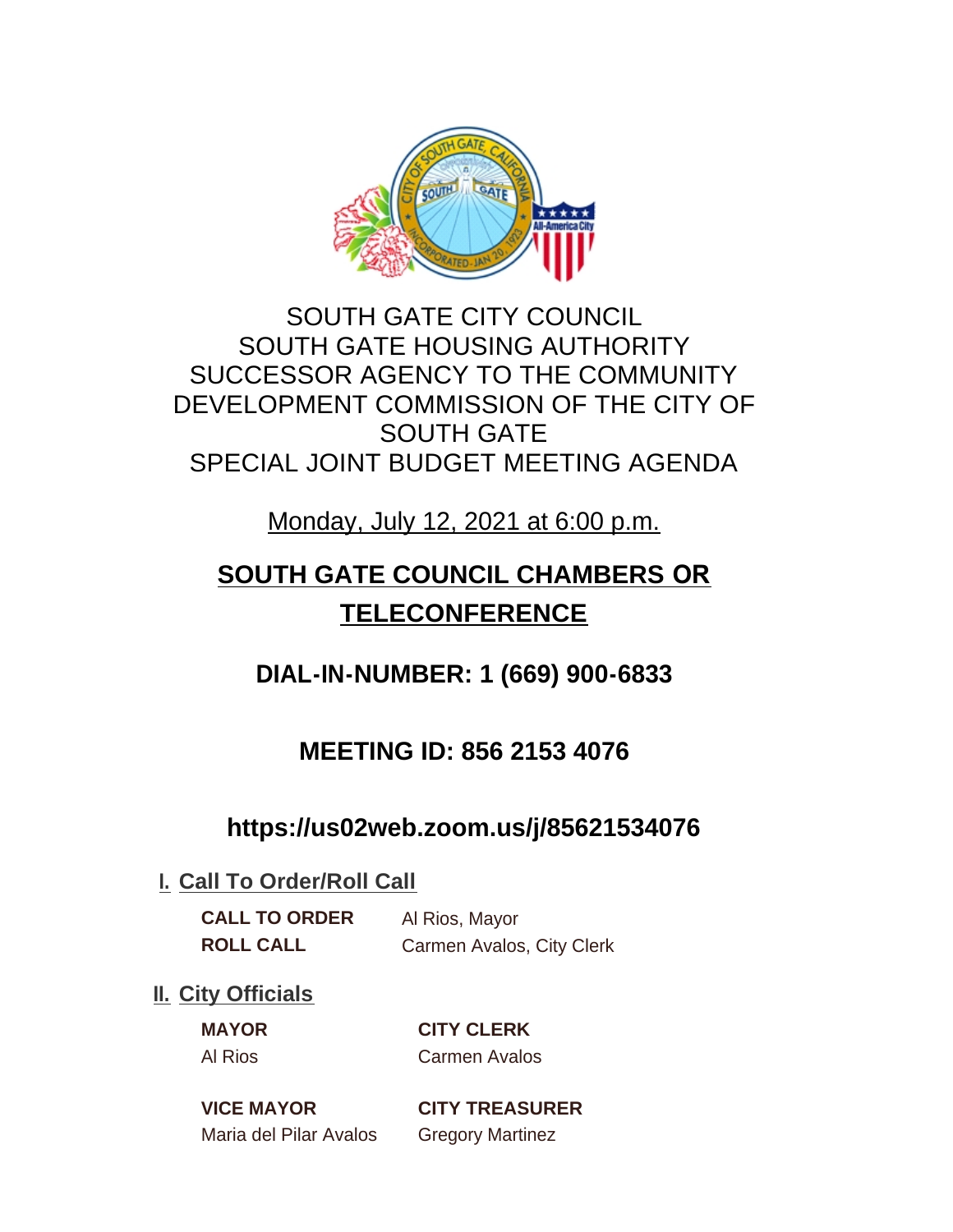**COUNCIL MEMBERS INTERIM CITY MANAGER**

Maria Davila Chris Jeffers Denise Diaz

Gil Hurtado **CITY ATTORNEY** Raul F. Salinas

#### **Meeting Compensation Disclosure (Joint City Council, III. SG Housing Authority And Successor Agency)**

Pursuant to Government Code Section 54952.3: Disclosure of compensation for meeting attendance by City Council Members is \$650 monthly, the SG Housing Authority Commissioners is \$75 per meeting. and the Successor Agency is \$0 per meeting regardless of the amount of meetings.

#### **IV.** Open Session Agenda

#### **1. Review Of Proposed Fiscal Year 2021/22 Municipal Budgets And 5-Year Capital Improvement Program**

The City Council, South Gate Housing Authority and the Successor Agency to the Community Development Commission of the City of South Gate will consider: (CM)

a. Receiving and filing various presentations regarding the Proposed Municipal Budgets for Fiscal Year 2021/22 for these entities, and the 5 year Capital Improvement Program; and

b. Directing staff to schedule another Special City Council Meeting in August for budget review and discussion prior to the legislative bodies of these entities consider the formal adoption of the Municipal Budgets for Fiscal Year 2021/22.

Documents:

#### ITEM 1 REPORT 07122021.PDF

#### **Special Meeting Adjournment V.**

I, Carmen Avalos, City Clerk, certify that a true and correct copy of the foregoing Meeting Agenda was posted on July 8, 2021 at 5:20 p.m., as required by law.

Carmen Avalos, CMC City Clerk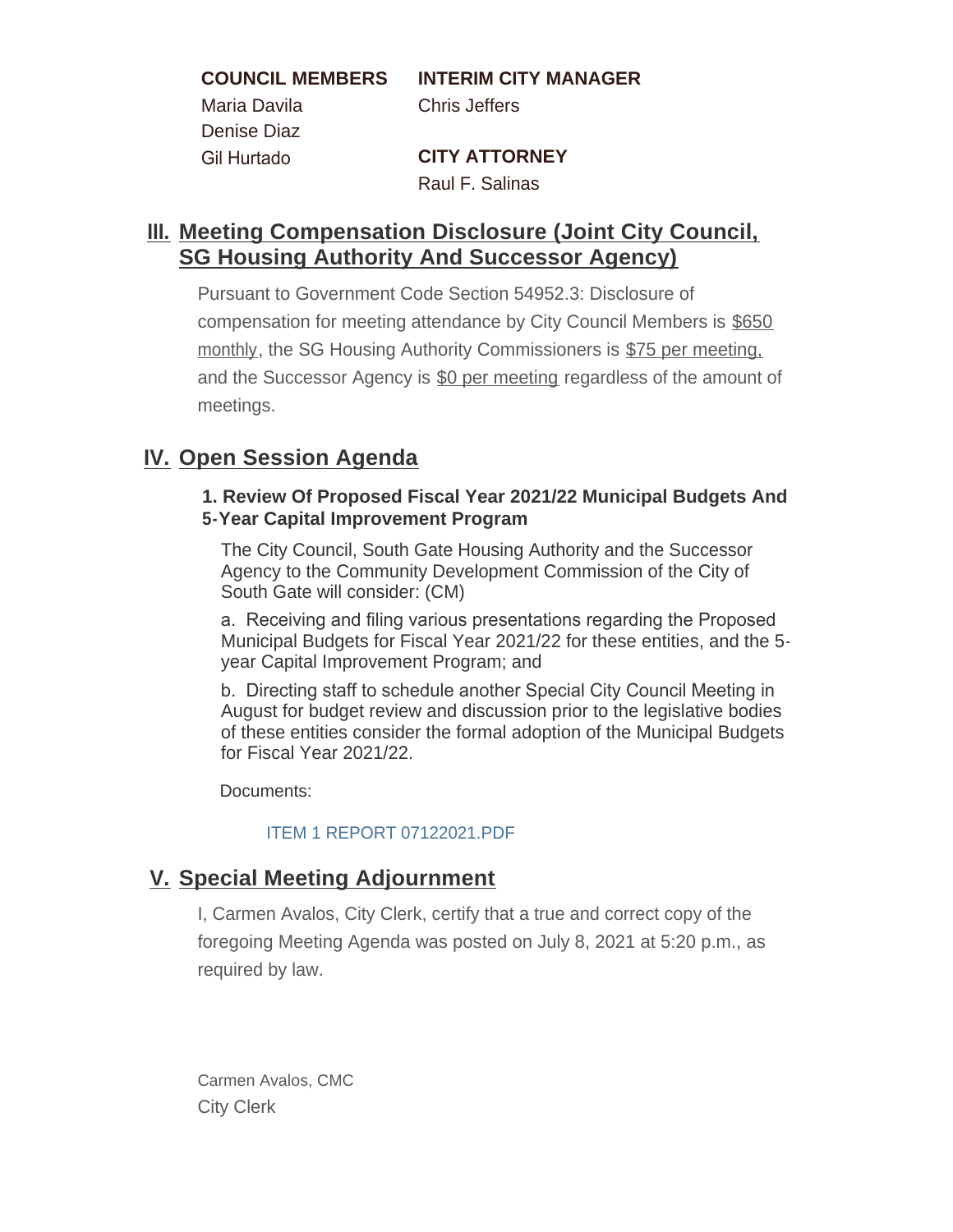Materials related to an item on this Agenda submitted to the City Council after distribution of the agenda packet are available for public inspection in the City Clerk's Office

> 8650 California Avenue, South Gate, California 90280 (323) 563-9510 \* fax (323) 563-5411 \* [www.cityofsouthgate.org](http://www.cityofsouthgate.org/)

In compliance with the American with Disabilities Act, if you need special assistance to participate in the City Council Meetings, please contact the Office of the City Clerk.

Notification 48 hours prior to the City Council Meeting will enable the City to make reasonable arrangements to assure accessibility.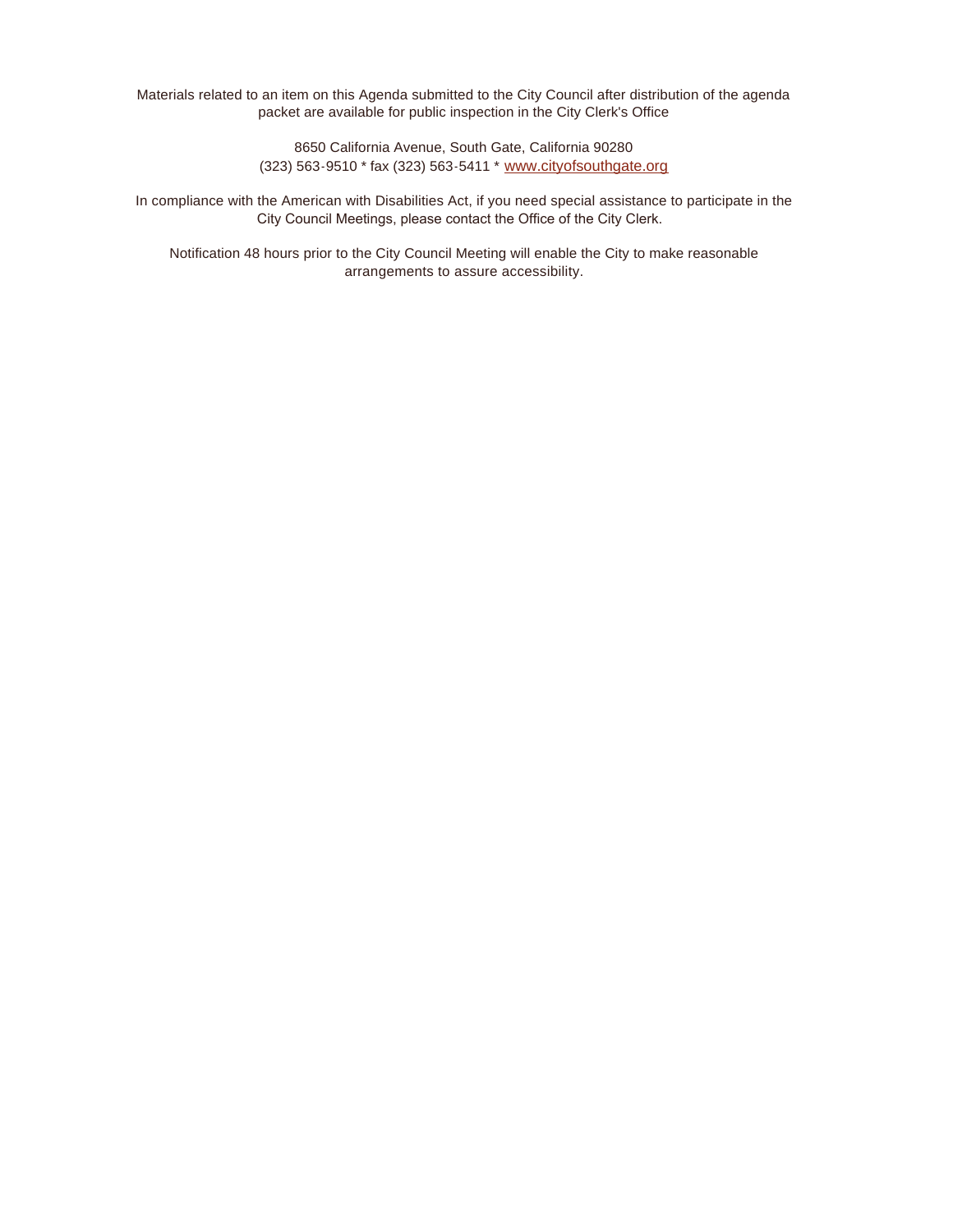# Item No. 1

# **City of South Gate** CITY COUNCIL; SOUTH GATE HOUSING AUTHORITY; AND SUCCESSOR AGENCY TO THE COMMUNITY DEVELOPMENT COMMISSION OF RECEIVED THE CITY OF SOUTH GATE

| $JUN 7 - 2021$                                  |         |                                                                                                                       |               |
|-------------------------------------------------|---------|-----------------------------------------------------------------------------------------------------------------------|---------------|
| <b>CITY OF SOUTH GATE</b><br>4.25 <sub>PM</sub> |         | For the Special Meeting of: July 12, 2021<br>OFFICE OF THE CITY MANAGER Originating Department: City Manager's Office |               |
| <b>Interim City Manager:</b>                    | Deffers | <b>Interim City Manager:</b>                                                                                          | Xhris Jeffers |

#### SUBJECT: REVIEW OF PROPOSED FISCAL YEAR 2021/22 MUNICIPAL BUDGETS AND 5-YEAR CAPITAL IMPROVEMENT PROGRAM FOR THE CITY OF SOUTH GATE; SOUTH GATE HOUSING AUTHORITY AND THE SUCCESSOR AGENCY TO THE COMMUNITY DEVELOPMENT COMMISSION OF THE CITY OF SOUTH GATE

PURPOSE: To begin the review of the Proposed Fiscal Year 2021/22 Municipal Budget for these various entities.

RECOMMENDED ACTIONS: The City Council, South Gate Housing Authority and the Successor Agency to the Community Development Commission of the City of South Gate will consider:

- a. Receiving and filing various presentations regarding the Proposed Municipal Budgets for Fiscal Year 2021/22 for these entities, and the 5-year Capital Improvement Program; and
- b. Directing staff to schedule another Special City Council Meeting in August for budget review and discussion prior to the legislative bodies of these entities consider the formal adoption of the Municipal Budgets for Fiscal Year 2021/22.

FISCAL IMPACT: The Proposed Municipal Budgets for Fiscal Year 2021/22, all funds and entities, is \$195,560,581. This amount includes transfers in and out of various funds. The General Fund accounts for \$62,810,848, including transfers out. The Successor Agency's total Proposed Budget is \$5,165,581 and the Housing Authority's Proposed Budget is \$4,891,709, including transfers in, Total Revenue estimate for all entities and funds is \$180,112,773. The differences are covered by the reserves one or more funds have accumulated for various proposed expenditures, primarily Capital Improvement Program (CIP).

ANALYSIS: Government Code Section 53901 requires each local agency to file its budget with the county auditor within 60 days after the beginning of its fiscal year. If an agency does not have a "formal budget", it must file a listing of its anticipated revenues together with its expenditures for the fiscal year in progress.